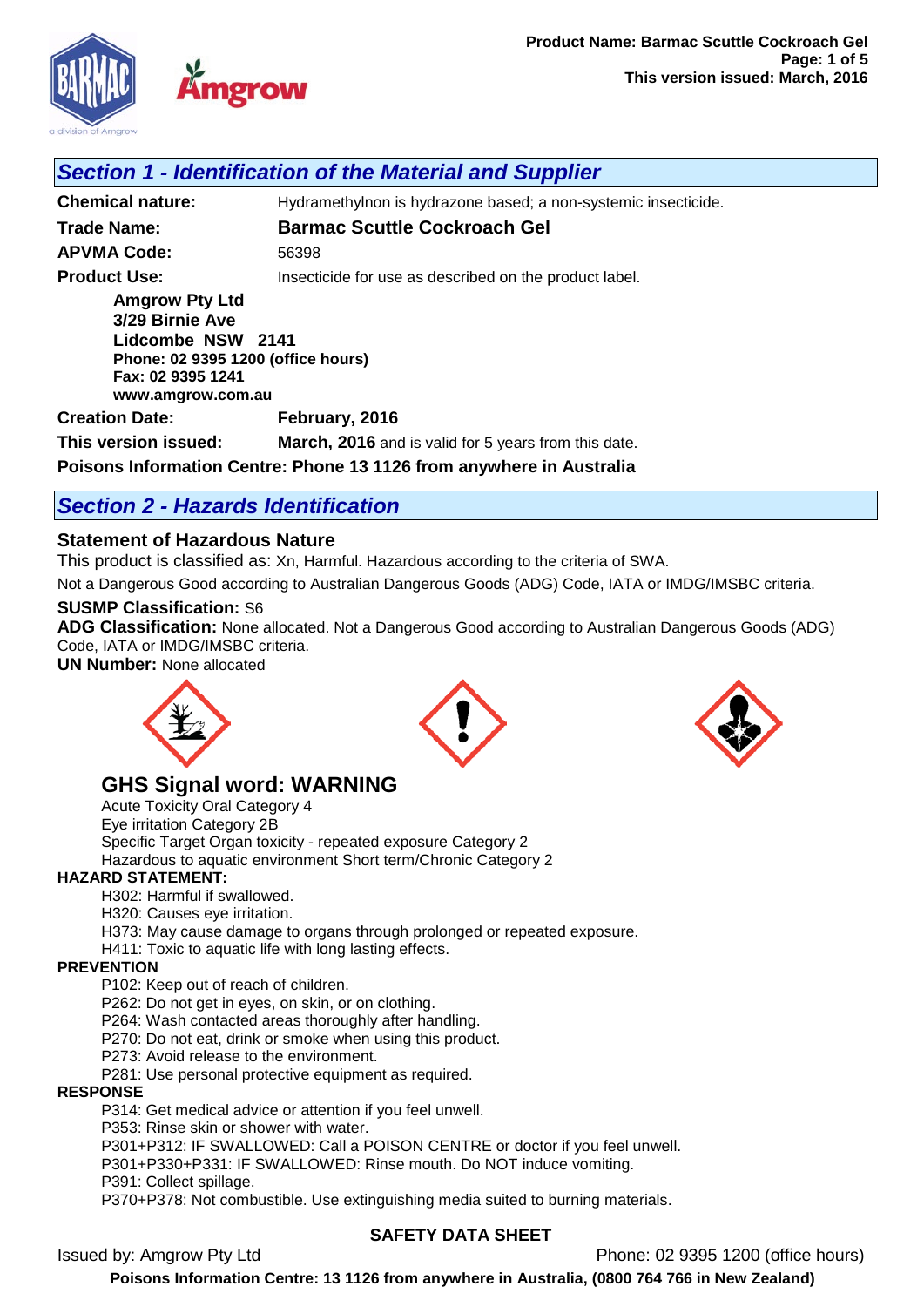

#### **STORAGE**

P410: Protect from sunlight.

P402+P404: Store in a dry place. Store in a closed container.

P403+P235: Store in a well-ventilated place. Keep cool.

**DISPOSAL**

P501: Dispose of small quantities and empty containers by wrapping with paper and putting in garbage. For larger quantities, if recycling or reclaiming is not possible, use a commercial waste disposal service.

#### *Emergency Overview*

**Physical Description & Colour**: Opaque yellow gel. **Odour:** Mild, nutty odour. **Major Health Hazards:** harmful if swallowed.

## *Section 3 - Composition/Information on Ingredients*

| Ingredients                     | <b>CAS No</b>     | Conc.% | TWA (mg/m <sup>3</sup> ) STEL (mg/m <sup>3</sup> ) |         |
|---------------------------------|-------------------|--------|----------------------------------------------------|---------|
| Hydramethylnon                  | 67485-29-4 20g/kg |        | not set                                            | not set |
| Other non hazardous ingredients | secret            | to 100 | not set                                            | not set |

This is a commercial product whose exact ratio of components may vary slightly. Minor quantities of other non hazardous ingredients are also possible.

The SWA TWA exposure value is the average airborne concentration of a particular substance when calculated over a normal 8 hour working day for a 5 day working week. The STEL (Short Term Exposure Limit) is an exposure value that may be equalled (but should not be exceeded) for no longer than 15 minutes and should not be repeated more than 4 times per day. There should be at least 60 minutes between successive exposures at the STEL. The term "peak "is used when the TWA limit, because of the rapid action of the substance, should never be exceeded, even briefly.

## *Section 4 - First Aid Measures*

## **General Information:**

You should call The Poisons Information Centre if you feel that you may have been poisoned, burned or irritated by this product. The number is 13 1126 from anywhere in Australia (0800 764 766 in New Zealand) and is available at all times. Have this SDS with you when you call.

**Inhalation:** First aid is not generally required. If in doubt, contact a Poisons Information Centre or a doctor. **Skin Contact:** Gently brush away excess particles. Irritation is unlikely. However, if irritation does occur, flush with lukewarm, gently flowing water for 5 minutes or until chemical is removed.

**Eye Contact:** Quickly and gently brush particles from eyes. No effects expected. If irritation does occur, flush contaminated eye(s) with lukewarm, gently flowing water for 5 minutes or until the product is removed. Obtain medical advice if irritation becomes painful or lasts more than a few minutes. Take special care if exposed person is wearing contact lenses.

**Ingestion:** If swallowed, do NOT induce vomiting. Wash mouth with water and contact a Poisons Information Centre, or call a doctor.

# *Section 5 - Fire Fighting Measures*

**Fire and Explosion Hazards**: The major hazard in fires is usually inhalation of heated and toxic or oxygen deficient (or both), fire gases. There is no risk of an explosion from this product under normal circumstances if it is involved in a fire.

Fire decomposition products from this product are likely to be toxic and corrosive if inhaled. Take appropriate protective measures.

**Extinguishing Media:** Not combustible. Use extinguishing media suited to burning materials. **Fire Fighting:** If a significant quantity of this product is involved in a fire, call the fire brigade.

| 1 11 <b>0 1 1911 1111 191</b> 11 a oighinneach gaarnity or t |          |
|--------------------------------------------------------------|----------|
| <b>Flash point:</b>                                          | No data  |
| <b>Upper Flammability Limit:</b>                             | No data. |
| <b>Lower Flammability Limit:</b>                             | No data. |
| <b>Autoignition temperature:</b>                             | No data. |
| <b>Flammability Class:</b>                                   | No data. |
|                                                              |          |

## **SAFETY DATA SHEET**

Issued by: Amgrow Pty Ltd Phone: 02 9395 1200 (office hours)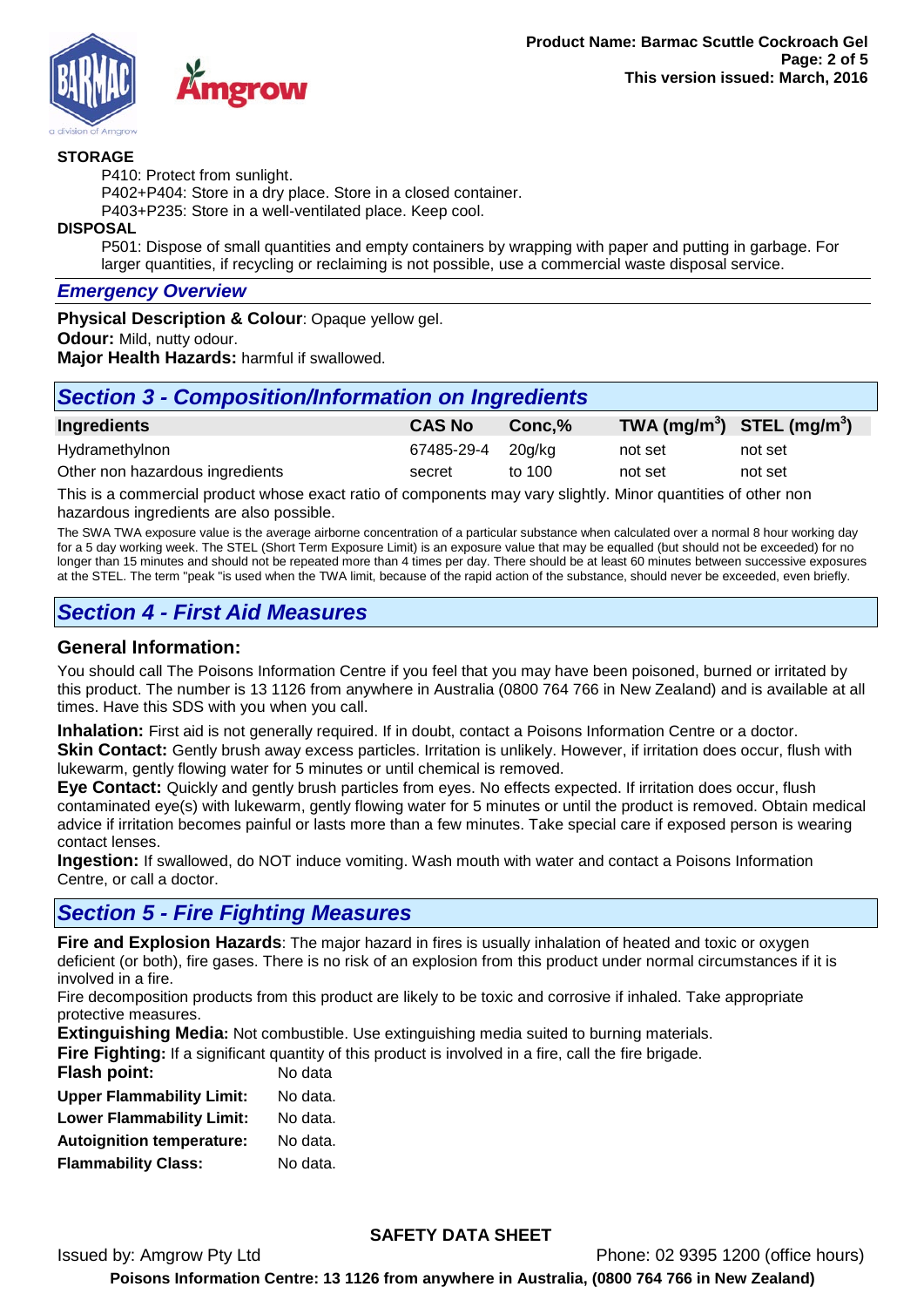

# *Section 6 - Accidental Release Measures*

**Accidental release:** This product is sold in small packages, and the accidental release from one of these is not usually a cause for concern. For minor spills, clean up, rinsing to sewer and put empty container in garbage. Although no special protective clothing is normally necessary because of occasional minor contact with this product, it is good practice to wear impermeable gloves when handling chemical products. In the event of a major spill, prevent spillage from entering drains or water courses and call emergency services.

# *Section 7 - Handling and Storage*

**Handling:** Keep exposure to this product to a minimum, and minimise the quantities kept in work areas. Check Section 8 of this SDS for details of personal protective measures, and make sure that those measures are followed. The measures detailed below under "Storage" should be followed during handling in order to minimise risks to persons using the product in the workplace. Also, avoid contact or contamination of product with incompatible materials listed in Section 10.

**Storage:** This product is a Scheduled Poison. Observe all relevant regulations regarding sale, transport and storage of this schedule of poison. Protect this product from light. Store in the closed original container in a dry, cool, wellventilated area out of direct sunlight. Make sure that the product does not come into contact with substances listed under "Incompatibilities" in Section 10. Check packaging - there may be further storage instructions on the label.

# *Section 8 - Exposure Controls and Personal Protection*

The following Australian Standards will provide general advice regarding safety clothing and equipment:

Respiratory equipment: **AS/NZS 1715**, Protective Gloves: **AS 2161**, Occupational Protective Clothing: AS/NZS 4501 set 2008, Industrial Eye Protection: **AS1336** and **AS/NZS 1337**, Occupational Protective Footwear: **AS/NZS2210**.

### **SWA Exposure Limits TWA (mg/m<sup>3</sup>**

**) STEL (mg/m<sup>3</sup> )**

Exposure limits have not been established by SWA for any of the significant ingredients in this product.

No special equipment is usually needed when occasionally handling small quantities. The following instructions are for bulk handling or where regular exposure in an occupational setting occurs without proper containment systems. **Ventilation:** No special ventilation requirements are normally necessary for this product. However make sure that the work environment remains clean and that dusts are minimised.

**Eye Protection:** Eye protection such as protective glasses or goggles is recommended when this product is being used.

**Skin Protection:** The information at hand indicates that this product is not harmful and that normally no special skin protection is necessary. However, we suggest that you routinely avoid contact with all chemical products and that you wear suitable gloves (preferably elbow-length) when skin contact is likely.

**Protective Material Types:** We suggest that protective clothing be made from the following materials: rubber. **Respirator:** If there is a significant chance that dusts are likely to build up in the area where this product is being used, we recommend that you use a suitable dust mask.

## *Section 9 - Physical and Chemical Properties:*

| <b>Physical Description &amp; colour:</b> | Opaque yellow gel.                            |
|-------------------------------------------|-----------------------------------------------|
| Odour:                                    | Mild, nutty odour.                            |
| <b>Boiling Point:</b>                     | Not applicable.                               |
| <b>Freezing/Melting Point:</b>            | No specific data. Gel at normal temperatures. |
| <b>Volatiles:</b>                         | No data.                                      |
| <b>Vapour Pressure:</b>                   | No data.                                      |
| <b>Vapour Density:</b>                    | Not applicable.                               |
| <b>Specific Gravity:</b>                  | 1.05-1.15 at 20°C                             |
| <b>Water Solubility:</b>                  | Soluble.                                      |
| pH:                                       | No data.                                      |
| <b>Volatility:</b>                        | No data.                                      |
| <b>Odour Threshold:</b>                   | No data.                                      |
| <b>Evaporation Rate:</b>                  | Not applicable.                               |
| <b>Coeff Oil/water Distribution:</b>      | No data                                       |
| <b>Viscosity:</b>                         | Not applicable.                               |
| <b>Autoignition temp:</b>                 | No data.                                      |

## **SAFETY DATA SHEET**

Issued by: Amgrow Pty Ltd Phone: 02 9395 1200 (office hours)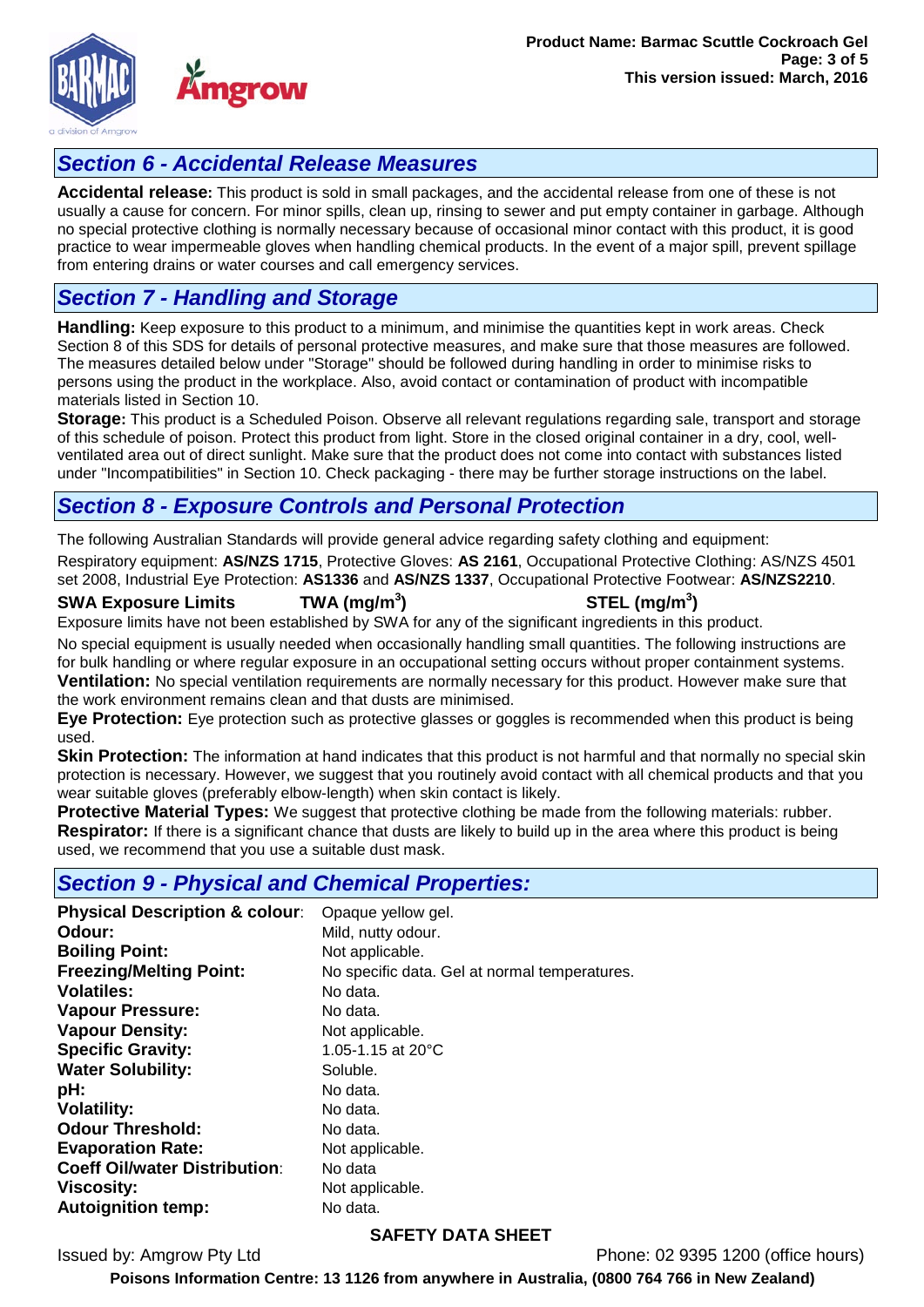

**Reactivity:** This product is unlikely to react or decompose under normal storage conditions. However, if you have any doubts, contact the supplier for advice on shelf life properties.

**Conditions to Avoid:** Protect this product from light. Store in the closed original container in a dry, cool, wellventilated area out of direct sunlight.

**Incompatibilities:** No particular Incompatibilities.

**Fire Decomposition:** Combustion forms carbon dioxide, and if incomplete, carbon monoxide and possibly smoke. Water is also formed. May form nitrogen and its compounds, and under some circumstances, oxides of nitrogen. Occasionally hydrogen cyanide gas in reducing atmospheres. May form hydrogen fluoride gas and other compounds of fluorine. Carbon monoxide poisoning produces headache, weakness, nausea, dizziness, confusion, dimness of vision, disturbance of judgment, and unconsciousness followed by coma and death.

**Polymerisation:** This product will not undergo polymerisation reactions.

## *Section 11 - Toxicological Information*

**Local Effects:** 

**Target Organs:** There is no data to hand indicating any particular target organs.

## *Classification of Hazardous Ingredients*

#### Ingredient **Risk Phrases**

Hydramethylnon >=1%Conc<10%: Xn; R48/22

- Specific target organ toxicity (repeated exposure) category 1
- Acute toxicity category 4
- Eye irritation category 2
- Hazardous to the aquatic environment (acute) category 1
- Hazardous to the aquatic environment (chronic) category 1<br>LD<sub>50</sub> (Oral), Rat >5000mg/kg LD<sub>50</sub> (Dermal), Rat
	- $LD_{50}$  (Dermal), Rabbit >2000mg/kg

### *Potential Health Effects*

### **Inhalation:**

**Short Term Exposure:** Available data indicates that this product is not harmful. In addition product is unlikely to cause any discomfort or irritation.

**Long Term Exposure:** No data for health effects associated with long term inhalation.

### **Skin Contact:**

**Short Term Exposure:** Available data indicates that this product is not harmful. It should present no hazards in normal use. In addition product is unlikely to cause any discomfort in normal use.

**Long Term Exposure:** No data for health effects associated with long term skin exposure.

## **Eye Contact:**

**Short Term Exposure:** This product may be irritating to eyes, but is unlikely to cause anything more than mild transient discomfort.

**Long Term Exposure:** No data for health effects associated with long term eye exposure.

### **Ingestion:**

**Short Term Exposure:** Significant oral exposure is considered to be unlikely. Available data shows that this product is harmful, but symptoms are not available. However, this product may be irritating to mucous membranes but is unlikely to cause anything more than transient discomfort.

**Long Term Exposure:** No data for health effects associated with long term ingestion.

### **Carcinogen Status:**

**SWA:** No significant ingredient is classified as carcinogenic by SWA.

**NTP:** No significant ingredient is classified as carcinogenic by NTP.

**IARC:** No significant ingredient is classified as carcinogenic by IARC.

## **SAFETY DATA SHEET**

Issued by: Amgrow Pty Ltd Phone: 02 9395 1200 (office hours)